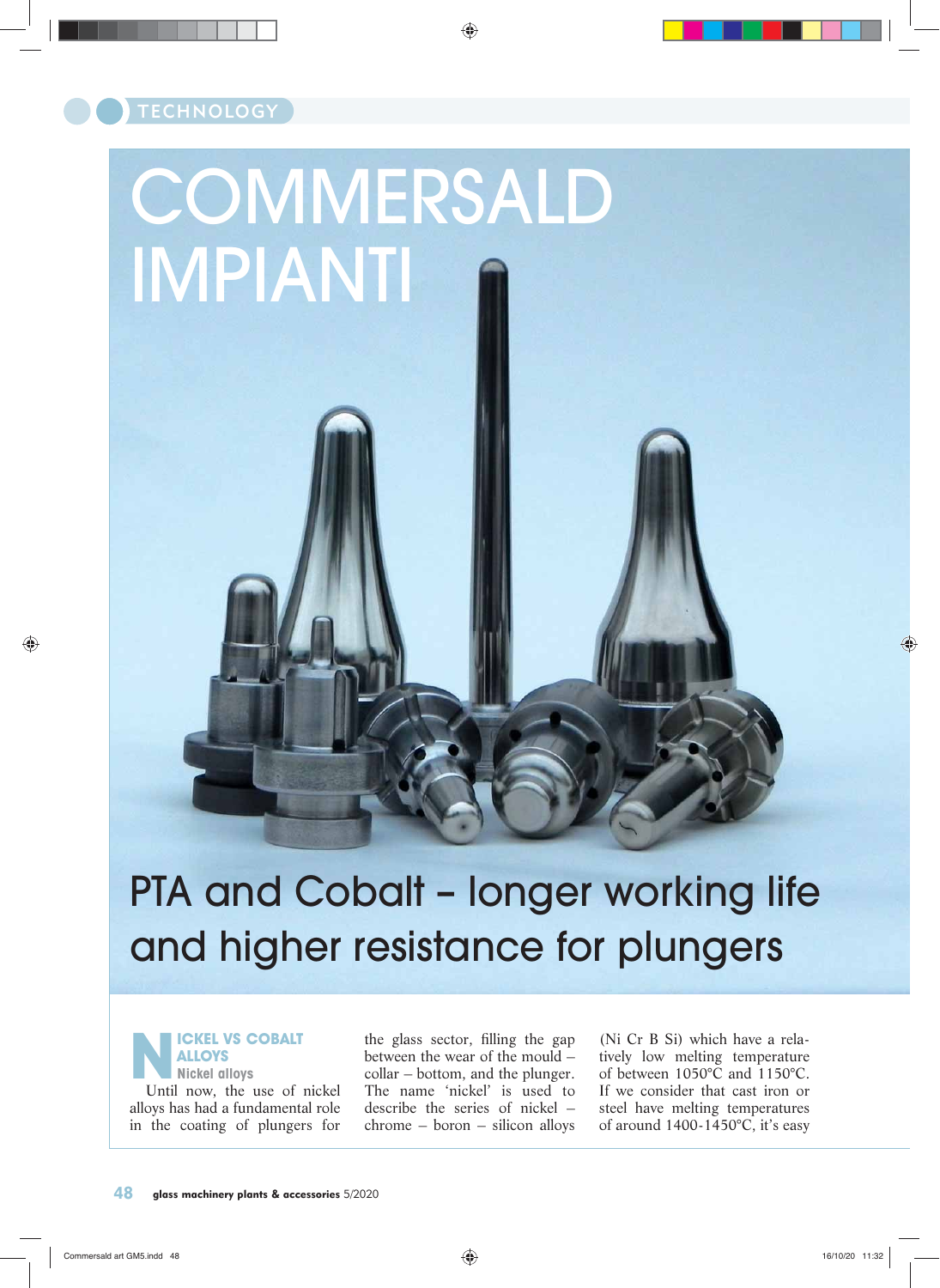A recent visit to Commersald Impianti gave us the opportunity to look into one of the most recen<sup>t</sup> developments this company is providing for glassmakers – PTA welding on plungers and more robust and long lasting life – using cobalt.

> to see how these alloys can be easily coated and recast without causing the base material to melt. In fact, the difference in melting temperature between nickelbased alloys and base material is around 250°C, allowing the operator to perform the recasting of the nickel-based alloy in complete safety. Remelting is necessary as nickel based alloys are mainly coated using two methods: oxyacetylene flame and HVOF technology. During these two methods, the nickel-based powders are fused and impacted against the base metal, creating a series of more or less porous layers (depending on the speed at which the particles impact the target surface) and must then be recast to remove porosity.

Remelting can take place with different methods, in some cases by means of an induction system to bring the deposited layers close to the melting temperature, but the 'final touch' must be carried out by hand by experienced staff.

#### **Cobalt alloys**

We use the word Cobalt to actually define an alloy with the following chemical composition: Cobalt-Chromium-Tungsten, or Cobalt-Chromium-Molybdenum, in some cases, with the best performing alloys: Cobalt-Chromium-Tungsten-Molybdenum-Silicon-Carbon-Boron.

Cobalt alloys, usually called Stellite®, owe their hardness and the persistence of their hardness – even when hot – mainly to the formation of Carbides or Borides. Some Stellites®, in fact, have a very high percentage of carbon that can reach up to 2.5 per cent. Other Cobalt alloys such as Tribaloy®, having practically no Carbon  $(<0.08\%)$ , with hardness coming from the formation of the Laves phase which, in some cases, can reach and exceed 50 per cent of the matrix.

The main feature, in both these cases, is the persistence of hardness when hot.

#### **THE USE OF COBALT COATING FOR PLUNGERS AND OTHER MOULD ACCESSORIES**

**Speaking to Commersald**

#### **Methods use to coat plungers**

*Massimo Trigari – General Manager:* One of the important parts of moulds used by glassmakers are plungers. So let's consider PTA (Plasma Transferred Arc) machines, which use a flame to melt and weld the powder material onto moulds. However, in the case of plungers, which are long and thin, the welded material tends to slide downwards. Another important fact to consider is that the coating of plungers is mostly carried out 'by hand' and not automatically.

Another method often used is  $HVOF - a$  system to spray the powder onto plungers. This method, however, involves large spraying cabins where the powder is fixed onto the surface of the plungers mechanically and forcefully.

We therefore needed to invent a method to weld the material onto the surface of the plungers while, at the same time, main-

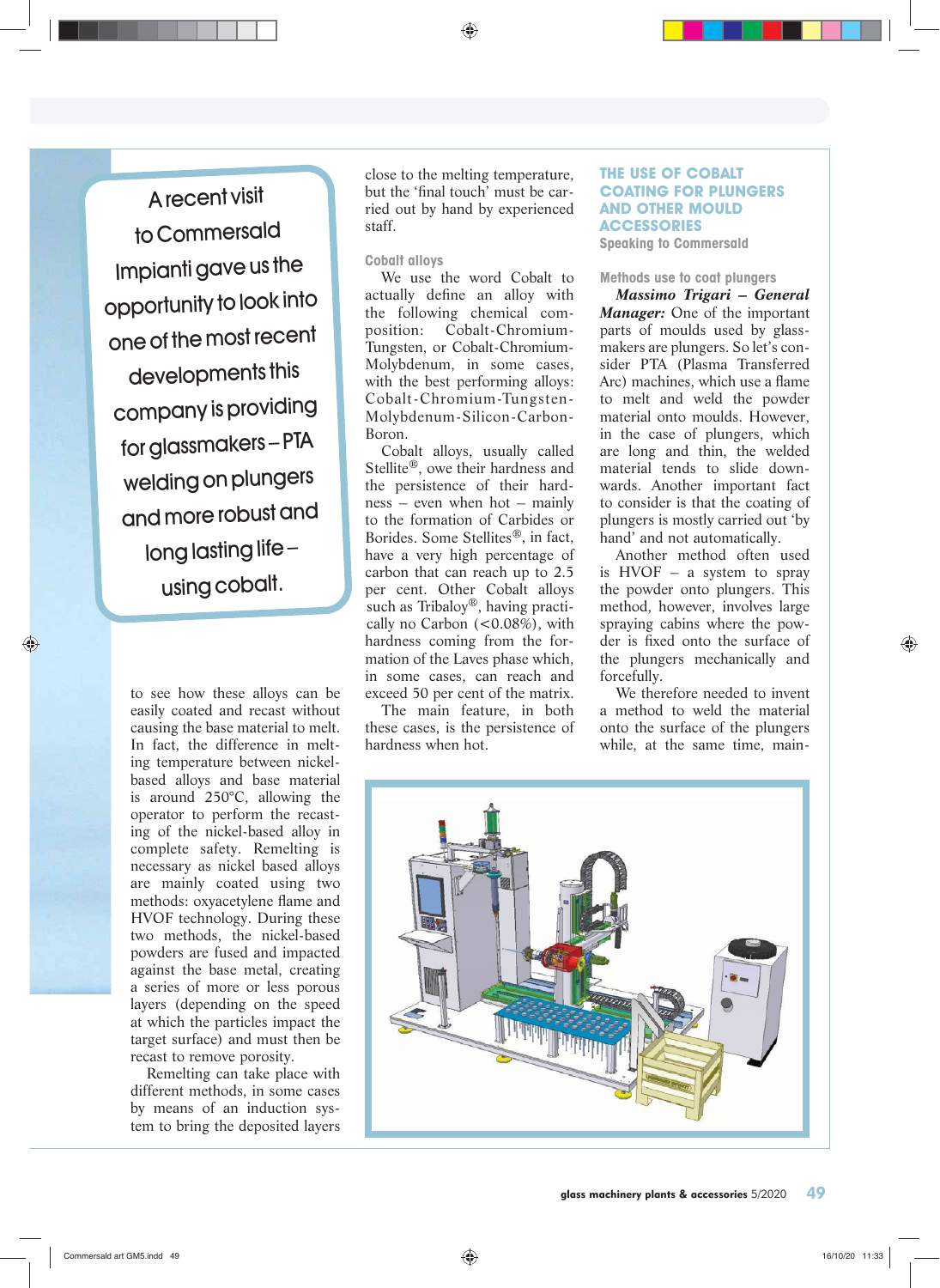### **TECHNOLOGY**

taining a regular speed in carrying out this operation. Not so difficult, right? And that's exactly what we thought until we started to test various methods.

Let's start from smaller plungers such as Blow Blow, which were, until recently, made of Carbon steel or cast iron, then coated by hand (sprayed and then welded) by experienced and skilled workers. These operations had to result in a surface as compact as possible and then smoothed.

The main problem in this processes is that the base materials used have a melting temperature of about 1450°C while the powders used – nickel – chrome – boron-silicon, melt together well at 1050°C. And this is where the skills of the operator come in, because he has to carry out further work to weld the powders onto the surface 'by hand'.

And as said previously, these plungers were then turned and processed to reach the smoothness required.

We were contacted by clients, who showed us that after 92 hours of work, the nickel in the coating of small-sized plungers started to 'lift away' from the surface of the metal. This meant that when the plunger came out of the bottle being produced – with glass at very high temperatures – it dragged some of the molten glass with it because the surface of the plunger was no longer smooth and compact.

Glassmakers then started to request higher hardness – 40 Rockwell instead of 30, also requesting plungers with 50 or even 60 Rockwell hardness.

This extreme hardness meant that after 92 or 100 hours of work the plungers needed to be replaced completely, with relative production downtimes to change the parts.



**Hardness at environmental temperature**

After searching on the Internet – we came up with (it's there for everybody to see) the following information, which speaks about the hardness of plungers at environmental temperature. But do we really need to have this confirmation if plungers work at high temperatures: 1200, 720, 650 or even 580°C, depending on the type of glass used?

What's more, processing alloys with hardness of 60 Rockwell is extremely difficult, and even the strongest metals soften when working at high temperatures, such as nickel – chrome – boronsilicon alloys, which are hard at environmental temperatures.

The only alloy that does not soften at high temperatures is a cobalt alloy. In fact, cobalt alloys with a hardness of 40 Rockwell at environmental temperature, also maintain this level of hardness at high temperatures.

This means that we can have a plunger that is not so hard at environmental temperature – but is easy to process – which maintains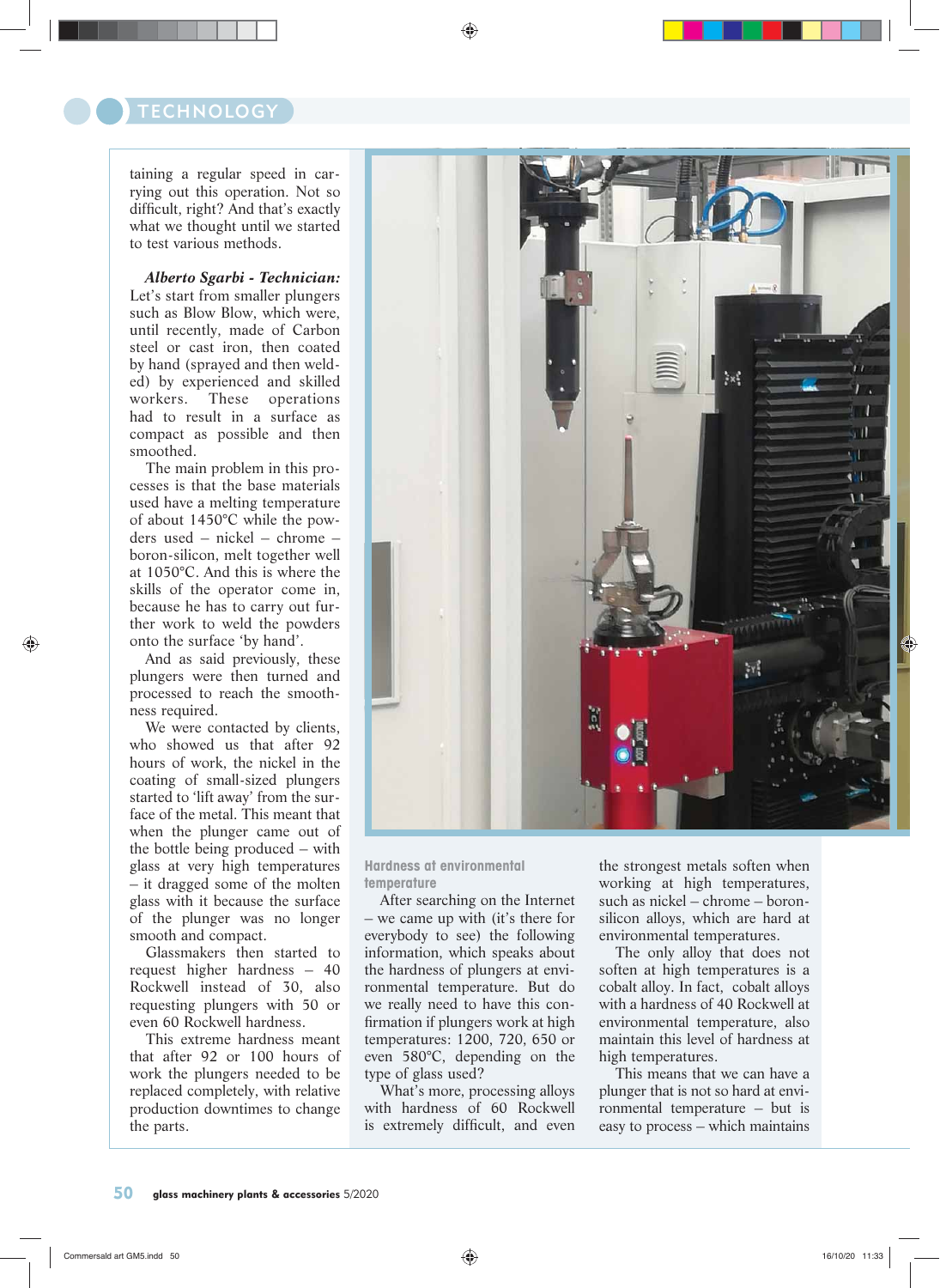

this same hardness when working at extremely high temperatures. An important advantage for both mould and accessory manufactures, as well as for glassmakers.

The conclusion that we came to was that instead of coating using nickel – chrome – boronsilicon alloys, we needed to use cobalt-based alloys for plungers. But there was a problem which involved the fact that carbon steel and cast iron have a different melting temperature, which is about 1400-1450°C just like the cobalt alloys.

This means that these alloys can be sprayed using the same blowpipe or by means of HVOF, but when these are re-melted, the part below the coating melts – so these alloys can be deposited using traditional methods, but not re-melted. Our next step was then to look for another method of coating, and this is exactly what we have done.

#### **The use of PTA**

We used PTA, which we have always believed strongly in, which is a special method of

hard-facing, also for the smallest diameters, creating a new plant, which works at very high rotating speed, with extremely efficient numerical control, and practically all new accessories, starting right from the nozzle.

And, of course, using PTA to melt the coating onto the plungers, there is no need to re-melt, as PTA welds the material onto the surface at 18,000°C. The only part that is melted is the very external surface.

When we then tested the plungers in glassworks coated using this new method, we discovered that the plungers working life was three times longer than other plungers – no longer 90 hours, but more than 300 hours – sometimes up to 600 hours depending on the type of glass being used.

There is, however, another important advantage. With the traditional HVOF method of coating, a great deal of the material – about 70 per cent – to be coated is dispersed in the air. As an example, a small-sized plunger needs 90 to 100 or even 120 grams of powder.

With PTA, we can coat three plungers with the same amount of powder, as the process is completely automatic and numerically controlled – without human intervention.

This also means that the machine can process up to 52 plungers in the same time it takes to coat a single plunger manually, without operator intervention for at least three hours – all with the exact same coating results.

**Testing the 'new' plungers directly with the glassworks**

Testing was carried out not with mould manufacturers but directly at glassworks, the end users of these accessories. We actually manufactured plungers with third-party companies.

During these tests, with cobalt-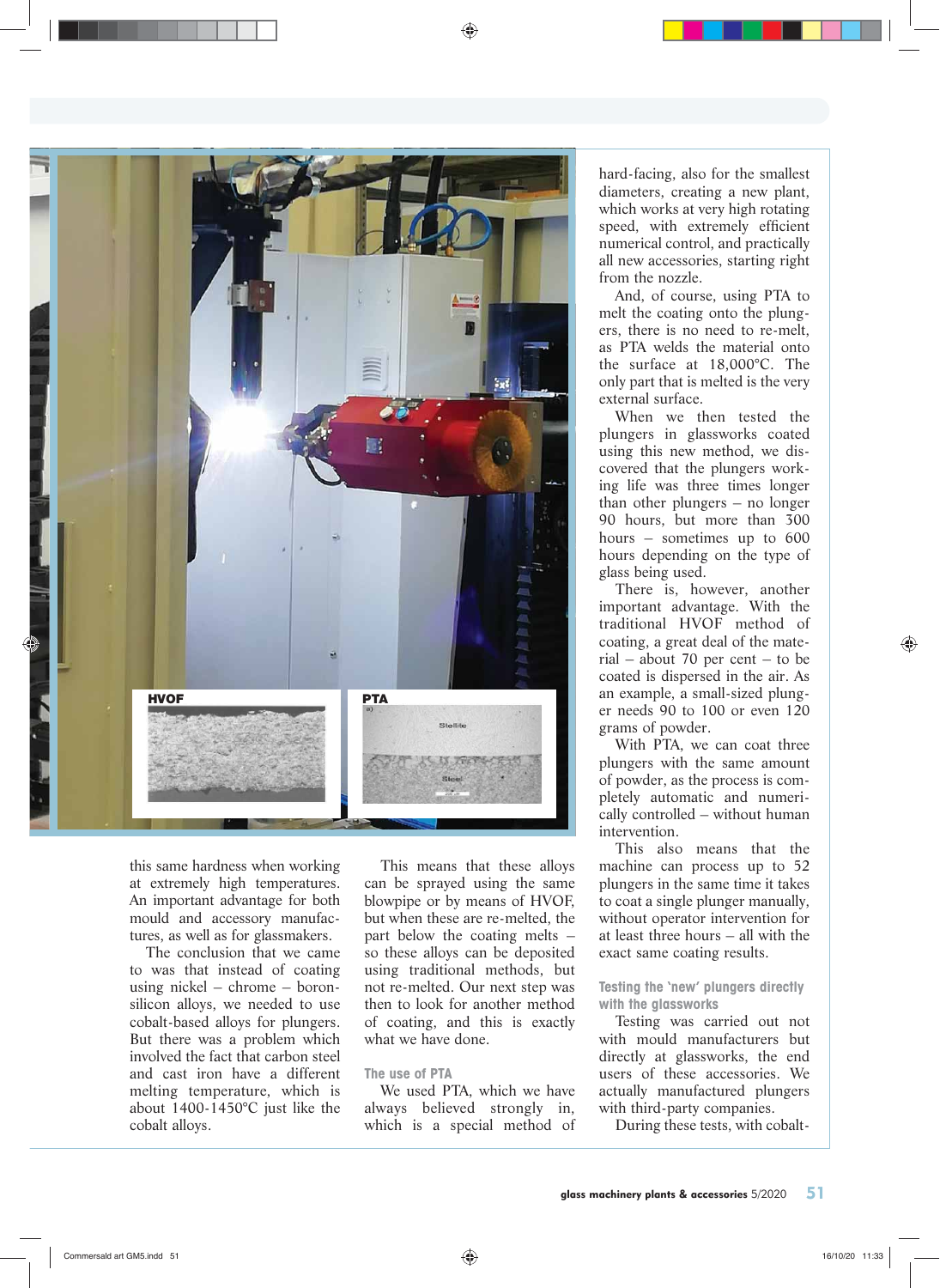coated plungers working alongside nicked-coated plungers, the results were clear to see – especially with regards the duration of the plungers, but also the quality of the glass bottles produced.

Glassworks then started to request cobalt-coated plungers from mould manufacturers, who obviously needed our PTA machine to coat the plungers. These machines can also coat with nickel, with the advantage of coating a higher number of plungers.

#### **New machines**

Obviously, our machines needed to be designed specifically to process these plungers. And when speaking to mould manufacturers, many told us that they manufacture plungers for the first part of the month only, and therefore wanted a machine that could also process neckrings and bottom plates, etc..

*Massimo Trigari:* However, for the first machines that we sold, starting from glasstec 2018, customers wanted a machine that processed neckrings too, but actually during the first year they processed plungers only, processing over 18,000 plungers. Thanks to this new machine these companies have been able to increase their workload of plungers incredibly – first of all with nickel coating, and then followed by cobalt-coated plungers.

The same machine can be easily adapted to work with neckrings and other accessories simply by changing the tray containing the items to be coated, the gripper to pick the items up, and changing the programme of the machine.

At present, however, only plungers are coated with cobalt. This is due to the fact that other accessories are made of cast iron or bronze, which cannot be coated with cobalt. In the future, if mould manufacturers start to manufacture these accessories in stainless steel, there will also be the possibility of coating them with cobalt.

With this new machine we have, indirectly, created a new type of demand in the market – for our PTA machine.



**Ease of use; very little operator intervention**

PTA machines are is really simple to use, as the operator needs to stay near the machine for the first 15 minutes only, just to set up the programme of the process to be carried out.

The important characteristic of this machine is its standard format, able to process 52 items – working without operator intervention for almost 3 hours.

*Alberto Sgarbi:* When we were developing this type of process and machine, we also had some unexpected 'surprises'. When bottles are created with an IS machine, for example, temperature management is fundamental. In fact, the shorter the time it takes to create the bottle, changing the glass from liquid state to solid state, the better the results will be. On the other hand, if the glass temperature is low and the glass is too dense, it will damage the plunger.

When IS machinery users replaced some of the plungers used with our cobalt-coated plungers, they saw that our plungers worked at 100°C lower temperatures because the heat exchange created by the air flow was extremely efficient. This, in turn, means that cobalt-coated plungers cool down faster and, therefore, can work more, manufacturing more bottles.

*Massimo Trigari:* Important glassmaking groups have already informed their mould manufacturers that they would prefer to have cobalt-coated plungers from now on. So in turn, mould manufacturers are starting to buy our machines – also thanks to the benefit of automatic working – loading and unloading included.

A further important characteristic of this machine is that with a single numerical control, we programme both coating and all